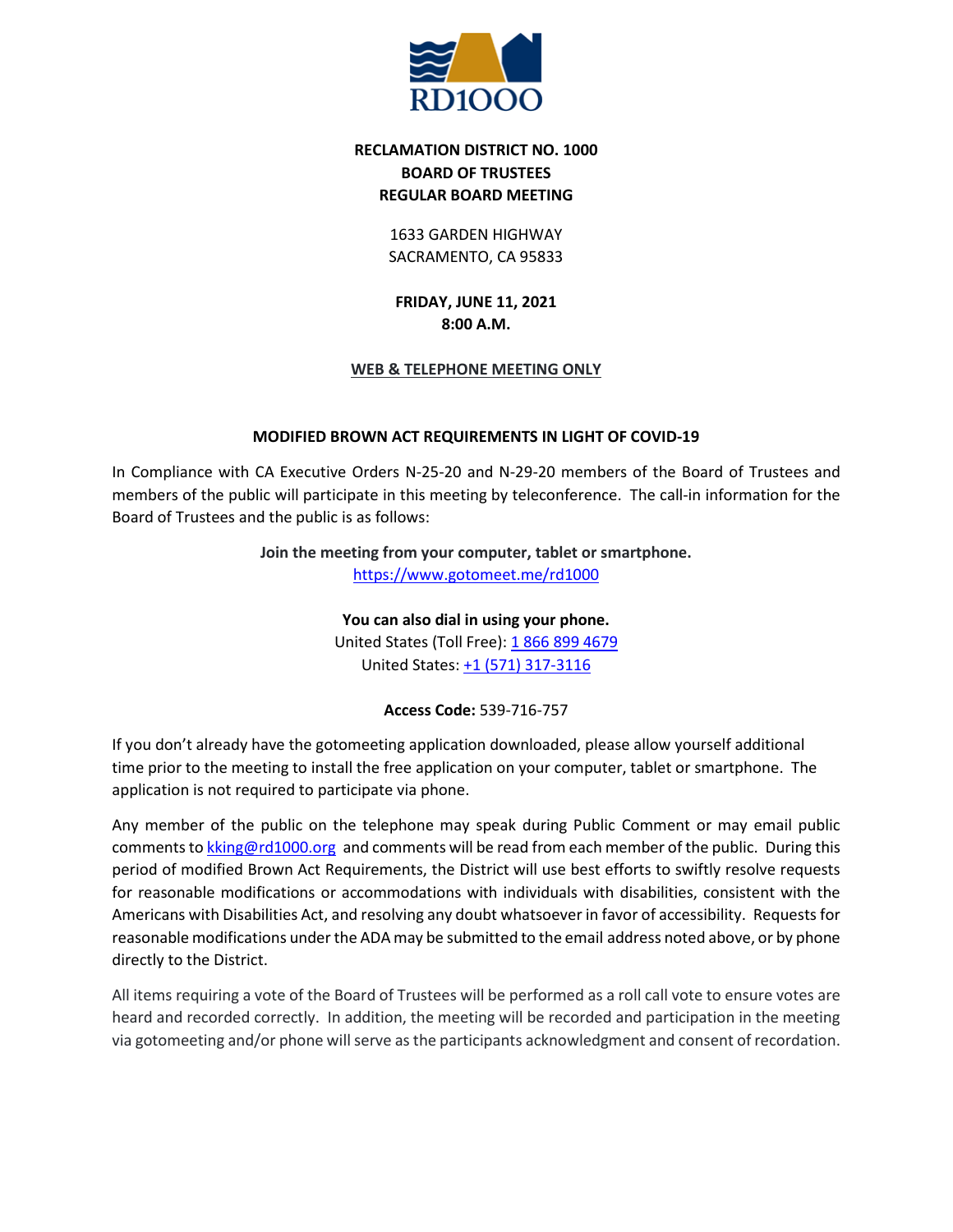# **1. PRELIMINARY**

- 1.1. Call Meeting to Order
- 1.2. Roll Call
- 1.3. Approval of Agenda
- 1.4. Pledge of Allegiance
- 1.5. Conflict of Interest (*Any Agenda items that might be a conflict of interest to any Trustee should be identified at this time by the Trustee involved)*

# **2. PRESENTATIONS**

2.1. No Scheduled Presentations

### **3. PUBLIC COMMENT (NON-AGENDA ITEMS)**

*Any person desiring to speak on a matter which is not scheduled on this agenda may do so under the Public Comments section. Speaker times are limited to three (3) minutes per person on any matter within RD 1000's jurisdiction, not on the Agenda.*

*Public comments on agenda or non-agenda items during the Board of Trustees meeting are for the purpose of informing the Board to assist Trustees in making decisions. Please address your comments to the President of the Board. The Board President will request responses from staff, if appropriate. Please be aware the California Government Code prohibits the Board from taking any immediate action on an item which does not appear on the agenda unless the item meets stringent statutory requirements (see California Government Code Section 54954.2 (a)).*

*Public comments during Board meetings are not for question and answers. Should you have questions, please do not ask them as part of your public comments to the Board. Answers will not be provided during Board meetings. Please present your questions to any member of RD 1000 staff via e-mail, telephone, letter, or in-person at a time other than during a Board meeting.*

# **4. INFORMATIONAL ITEMS**

- 4.1. GENERAL MANAGER'S REPORT: Update on activities since the May 2021 Board Meeting.
- 4.2. OPERATIONS MANAGER'S REPORT: Update on activities since the May 2021 Board Meeting.
- 4.3. DISTRICT COUNSEL'S REPORT: Update on activities since the May 2021 Board Meeting.

### **5. CONSENT CALENDAR**

*The Board considers all Consent Calendar items to be routine and will adopt them in one motion. There will be no discussion on these items before the Board votes on the motion, unless Trustees, staff or the public request specific items be discussed and/or removed from the Consent Calendar.*

- 5.1. APPROVAL OF MINUTES: Approval of Minutes from May 14, 2021 Regular Board Meeting.
- 5.2. TREASURER'S REPORT: Approve Treasurer's Report for May 2021.
- 5.3. EXPENDITURE REPORT: Review and Accept Report for May 2021.
- 5.4. BUDGET TO ACTUAL REPORT: Review and Accept Report for May 2021.